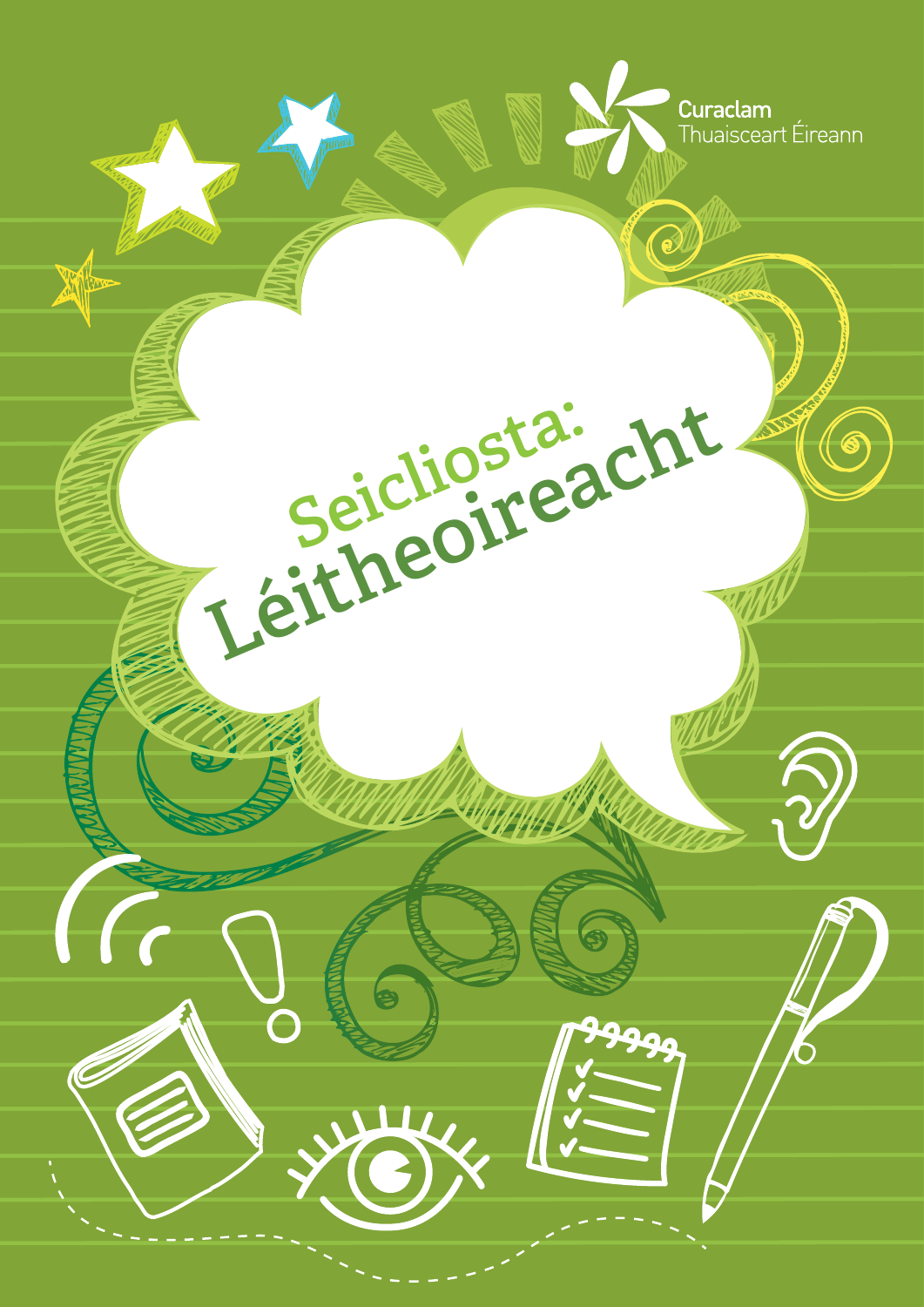# **Dóigheanna le ciall a bhaint as ábhar léitheoireachta**

- Smaoinigh faoi ábhar an leabhair nó an téacs (mar shampla, an topaic, na carachtair nó an plota).
- Agus tú ag léamh faoi thopaic áirithe, cuimhnigh ar na rudaí uilig atá ar eolas agat faoin topaic sin cheana féin.
- Má léann do mhúinteoir an téacs os ard, lean ar an leathanach é le cuidiú leat.
- Agus tú ag léamh scéil, smaoinigh ar an chéad rud eile a tharlóidh ann.
- Glac do chuid ama mura dtuigeann tú abairt nó alt, léigh arís é.
- Déan achoimre ar an rud atá léite agat i do chuid focal féin.
- Abair cad é do bharúil den téacs atá á léamh agat agus luaigh fáthanna.
- Bain úsáid as guthanna éagsúla, go háirithe do na carachtair agus iad ag labhairt (fiú agus tú ag léamh go ciúin duit féin).
- Cuir ceisteanna ar chara faoi na rudaí a léigh tú (nó is féidir ceist a chur ar ghrúpa nó ar dhuine sa bhaile).
- Léigh os ard do dhuine éigin sa bhaile.
- Déan píosaí gairide léitheoireachta a ullmhú agus a chleachtadh sula léann tú amach do dhuine éigin iad.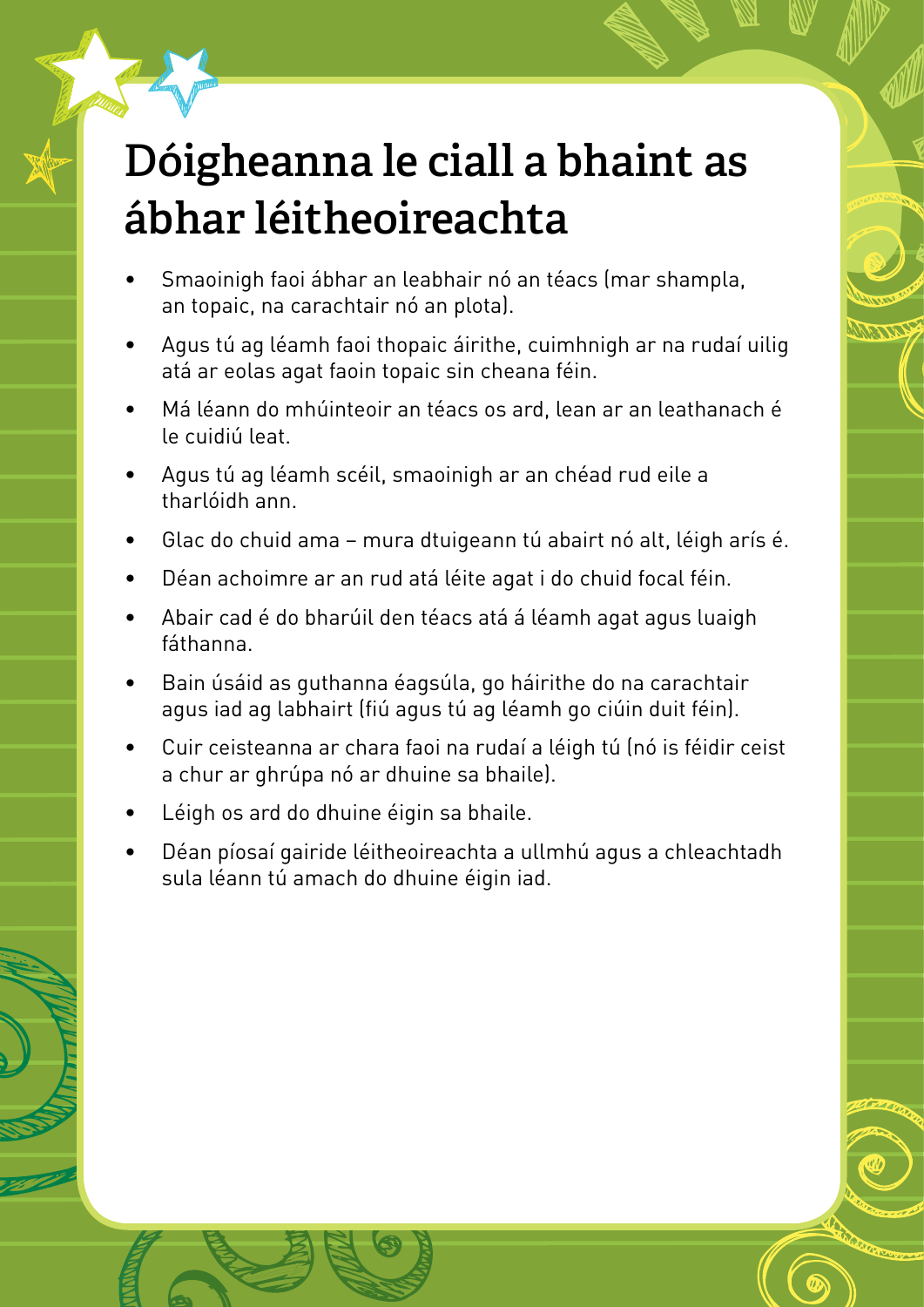## **Cuspóir an Údair**

- Cuimhnigh gurb í aidhm an scríbhneora ná teachtaireacht a chur in iúl ar dhóigh áirithe.
- Cad chuige ar roghnaigh an scríbhneoir an múnla seo?
- Cad chuige ar scríobhadh an téacs agus cé air a bhfuil sé dírithe?
- Smaoinigh ar fhocail a chuireann síos ar an stíl scríbhneoireachta, mar shampla foirmiúil, neamhfhoirmiúil, faisnéiseach, pearsanta, tuairisciúil, áititheach nó greannmhar.
- Smaoinigh ar cad é mar a oireann an stíl scríbhneoireachta don chuspóir agus don lucht léitheoireachta.
- Déan achoimre ar theachtaireacht ghinearálta an téacs, i do chuid focal féin.
- Cuimhnigh go raibh fáth leis na sonraí uilig a d'úsáid an scríbhneoir sa téacs, mar shampla focail, íomhánna, dathanna agus leagan amach.
- Cuardaigh abairt na topaice in alt nó i mír. Úsáideann an scríbhneoir seo le teachtaireacht a shoiléiriú.
- Cad iad na rudaí a bhaineann leis na focail agus na híomhánna ar baineadh úsáid astu?
- Amharc faoi choinne teicnící teanga a úsáidtear d'aonturas, mar shampla athrá le béim a chur ar an phríomhphointe nó abairtí gairide le teannas a chruthú.
- Smaoinigh ar na híomhánna a bhí in úsáid. Mar shampla, cad é a thaispeántar don léitheoir? Cad é dó a seasann na híomhánna?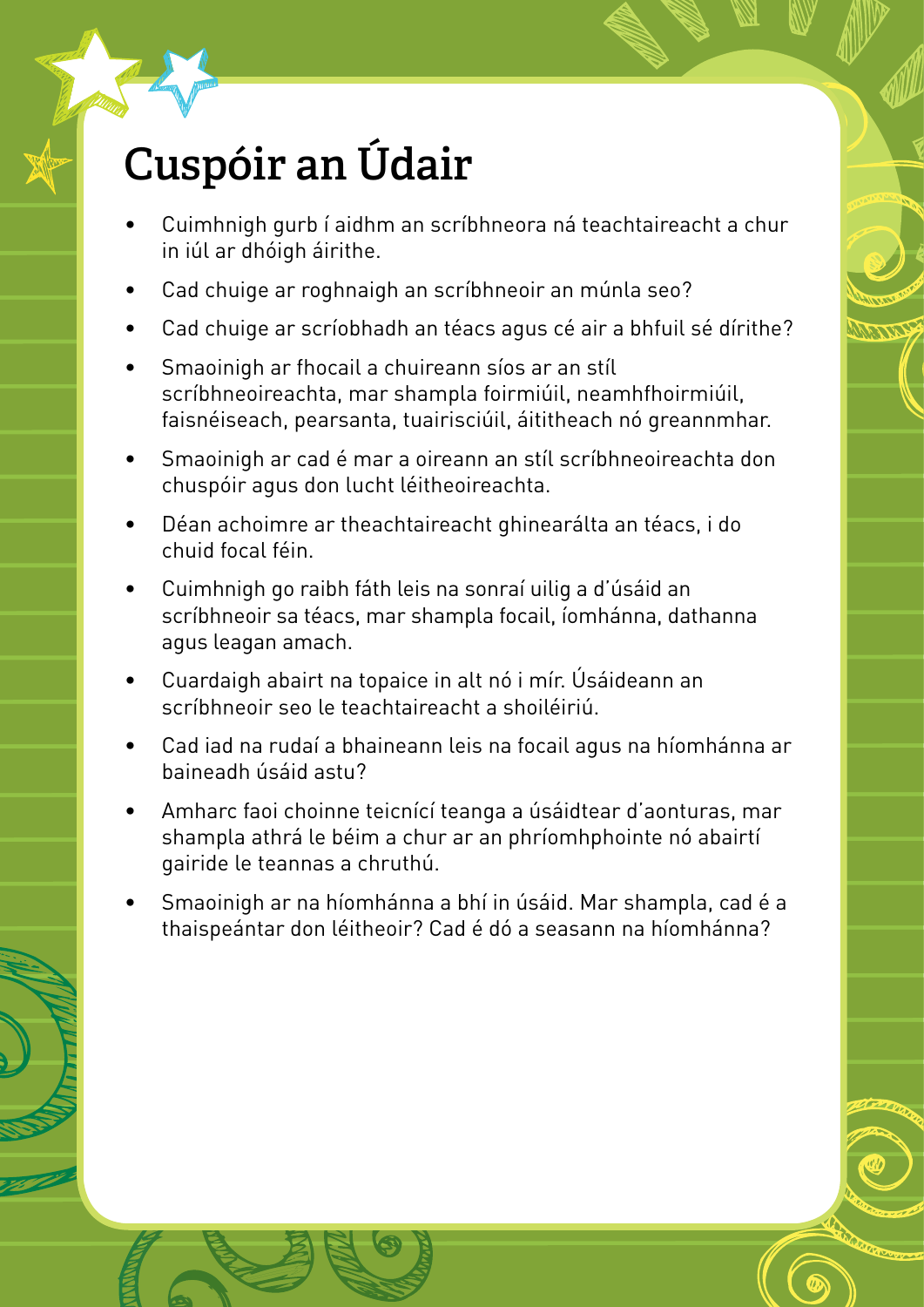## **Nótaí a scríobh**

- Smaoinigh ar cad dó do chuid nótaí?
- Smaoinigh ar cé dó do chuid nótaí?
- Úsáid an leagan amach is áisiúla duit féin, mar shampla liosta, tábla nó damhánléaráid.
- Bíodh na nótaí chomh gairid agus is féidir. Is leor cúpla focal do gach pointe.
- Úsáid ceannlitreacha chun focail topaice a thagann aníos go minic a ghiorrú.
- Pioc amach as an téacs eolas ar bith a bhaineann le do thasc.
- Má thugann do mhúinteoir cead duit, aibhsigh nó cuir líne faoi eochairphointí i dtéacs ar bith atá in úsáid agat.
- Scríobh amach pointe ar bith a bhreacann tú síos i d'fhocail féin.
- • Más cuidiú duit é, roinn do leathanach pointí ina rannóga sula gcuireann tú tús le do chuid nótaí.
- Cuir ceannteidil ar do chuid nótaí chun iad a chur isteach i rannóga atá furasta duit a úsáid.
- Breac síos cúpla focal mar achoimre ar gach alt nó rannóg téacs agus tú i mbun oibre.
- Cuir do chuid smaointe féin san áireamh sna nótaí agus tú i mbun oibre. Is cuma mura mbaineann tú úsáid astu.
- Má tá foinsí éagsúla in úsáid agat, cuir ceist faoin eolas atá iontu. Mar shampla, an bhfuil an rud céanna á rá sna foinsí éagsúla nó an bhfuil siad ag teacht salach ar a chéile?
- Roghnaigh an t-ord is fearr chun do chuid nótaí a úsáid agus déan taifead air seo trí uimhreacha a chur taobh leis na pointí.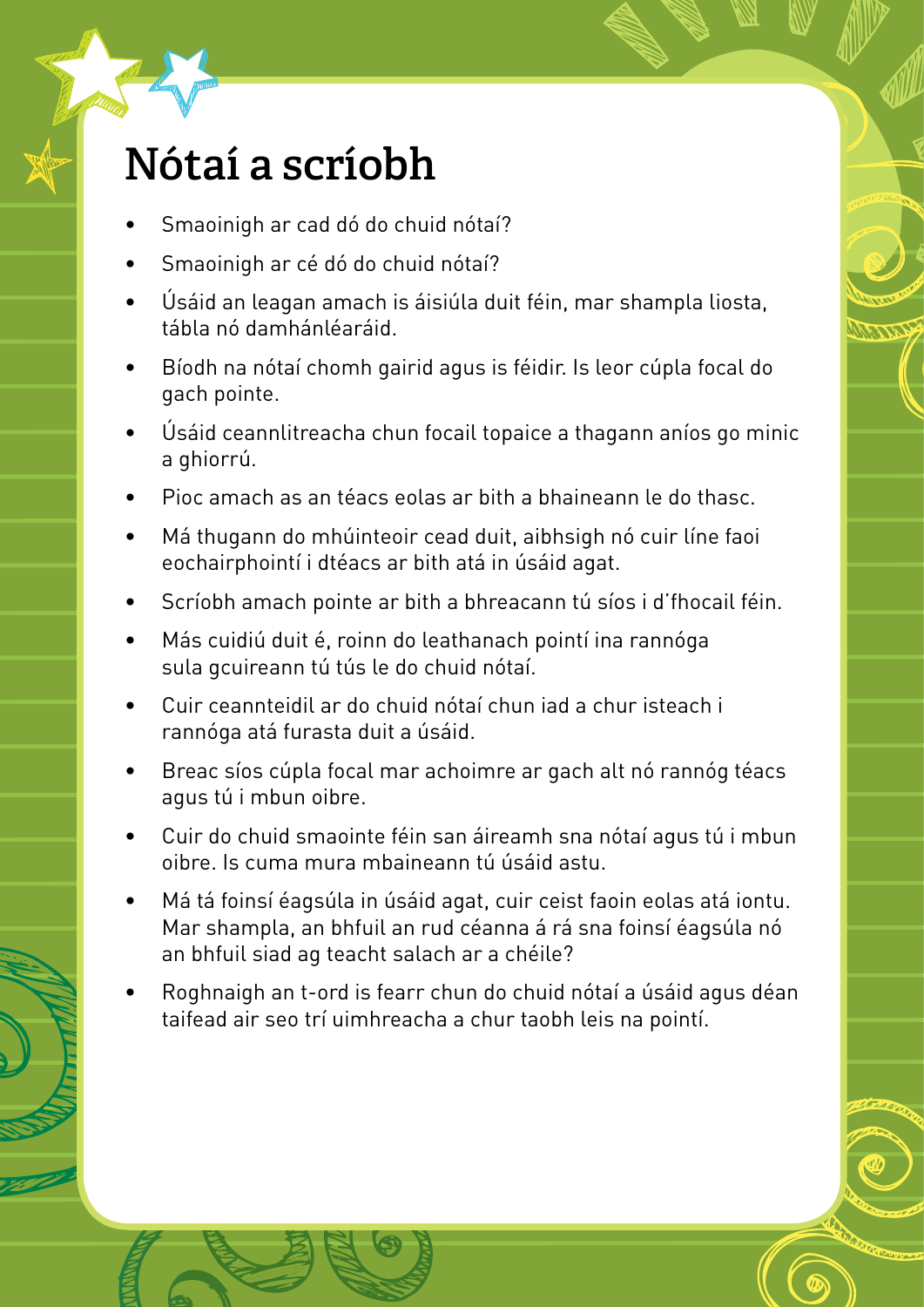#### **Ciall cheilte a bhaint as an eolas** (Tátail)

- Smaoinigh ar an duine a scríobh an téacs.
- Smaoinigh ar an chúis ar scríobhadh an téacs.
- An bhfuil sé de dhualgas ar an scríbhneoir dearcadh faoi leith a chur chun cinn?
- Déan machnamh ar an am ar scríobhadh an téacs. Mar shampla, an bhfuil an dáta tábhachtach sa stair?
- Déan nóta den mhéid atá ar eolas agat cheana féin, an rud is gá a bheith ar eolas agat agus leideanna ar bith sa téacs a líonfadh na bearnaí.
- Má tá carachtar sa scéal ag labhairt, nó má tá pearsa stairiúil ag tabhairt óráide, smaoinigh ar an méid nach ndearnadh trácht air.
- Nuair a chuirtear síos ar chomharthaíocht choirp chainteora, cuir ceist ort féin cad é a thugann sé le tuiscint.
- Cuir le chéile giotaí eolais a chuireann síos ar iompar daoine lena oibriú amach cad é atá siad ag smaoineamh nó cad é mar a mhothaíonn siad.
- Léirigh ionbhá le daoine sa téacs agus samhlaigh a gcuid smaointe, nó a gcuid mothúchán.
- Déan rólghlacadh leis an téacs a imscrúdú.
- Tabhair do d'aire daoine ag rá nó ag smaoineamh rud éigin nach mbeifeá ag súil leis agus cuir ceist cén fáth a ndéanfadh siad é.
- Déan plé ar na cialla éagsúla is féidir a bhaint as an téacs.
- Tabhair fáthanna leis an chiall a bhain tú as an téacs.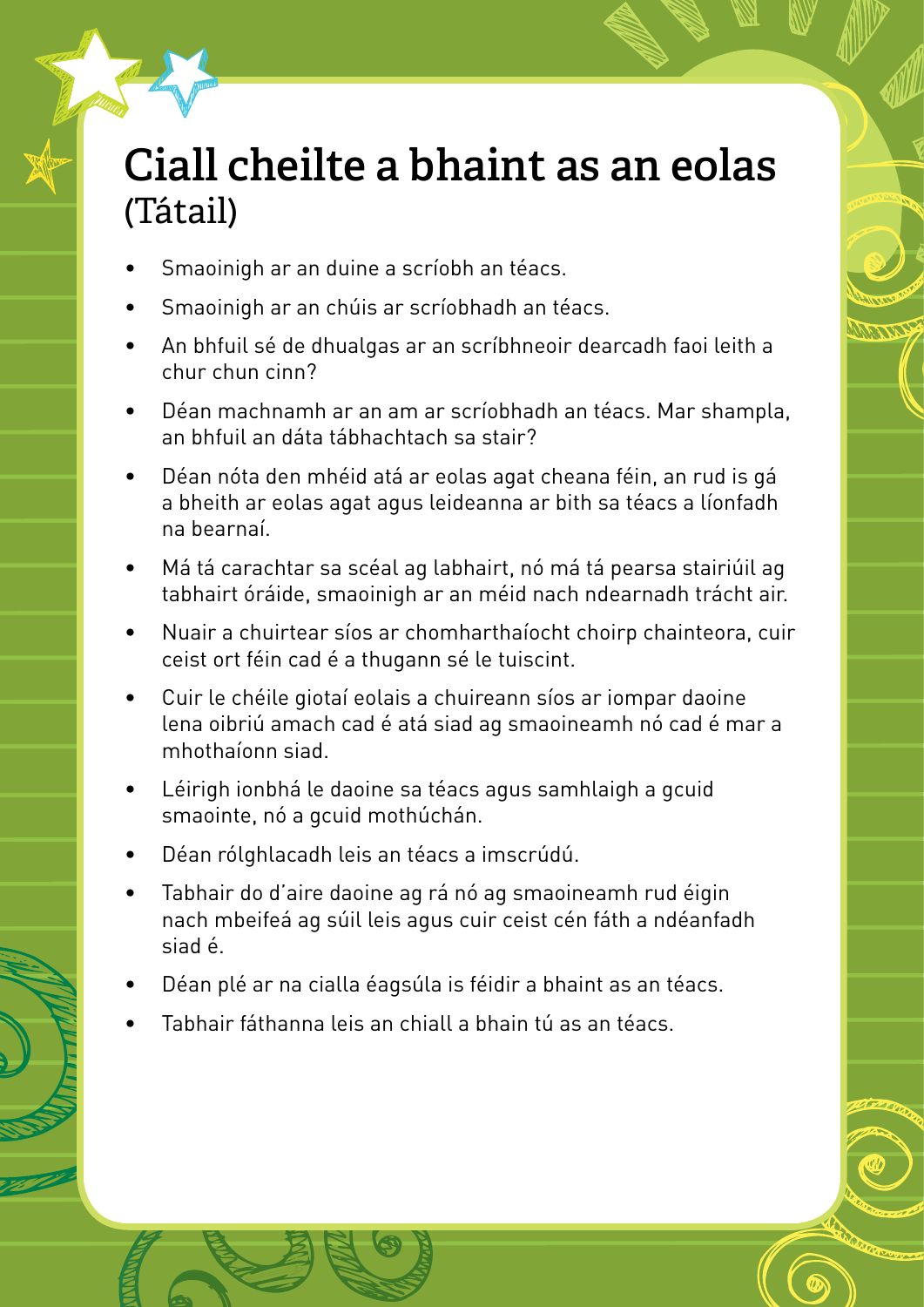## **Dul i ngleic le claontacht**

- Faigh amach cuspóir na scríbhneoireachta.
- Smaoinigh ar an lucht léitheoireachta ar a bhfuil an téacs dírithe.
- Cuimhnigh go mbíonn seans níos fearr ann go mbeidh claonadh sa téacs más í aidhm an údair ná dearcadh ar léith a chur chun tosaigh, mar shampla, póstaer bolscaireachta ón Dara Cogadh Domhanda.
- Cuimhnigh gur leis an scríbhneoir an claonadh.
- Cuimhnigh gur féidir leis an chlaonadh bheith an-soiléir nó ceilte.
- • Leis an chlaonadh a shainaithint, bí faichilleach nach mbíonn an scríbhneoir ag iarraidh dul i bhfeidhm ar an lucht léitheoireachta ar bhealach míchothrom.
- Ná déan dearmad gur féidir leis an chlaonadh bheith déanta d'aonturas.
- Déan machnamh cé acu an bhfuil an scríbhneoir eolach ar a chlaonadh féin nó nach bhfuil.
- Leis an chlaonadh a shainaithint, smaoinigh ar dhearcthaí éagsúla faoi shaincheist agus déan seiceáil an bhfuil siad soiléir sa téacs. Mura bhfuil ach dearcadh amháin ann, tá an téacs claonta.
- Fiafraigh díot féin an claonadh polaitiúil atá sa téacs leas grúpa áirithe daoine a chur chun cinn.
- • Bí faichilleach ar chlaonadh áit a gcuirtear béim ar an phríomhphointe trí athrá. Sainaithin príomhfhocail agus príomhfhrásaí sa téacs a spreagann mothúcháin ar leith. Smaoinigh ar chiall na bhfocal a bhíonn in úsáid, mar shampla 'sceimhlitheoir' agus 'trodaí na saoirse'.
- Ná déan dearmad nach ionann na naisc idir luchtanna léitheoireachta agus an claonadh. Mar shampla, thiocfadh le lucht léitheoireachta a bheith eolach ar chlaonadh agus iad ag iarraidh teachtaireacht a fháil atá claonta nó thiocfadh dó nach bhfuil siad eolach ar chlaonadh agus ar an dóigh a dtéann sé i bhfeidhm ar a gcuid smaointe.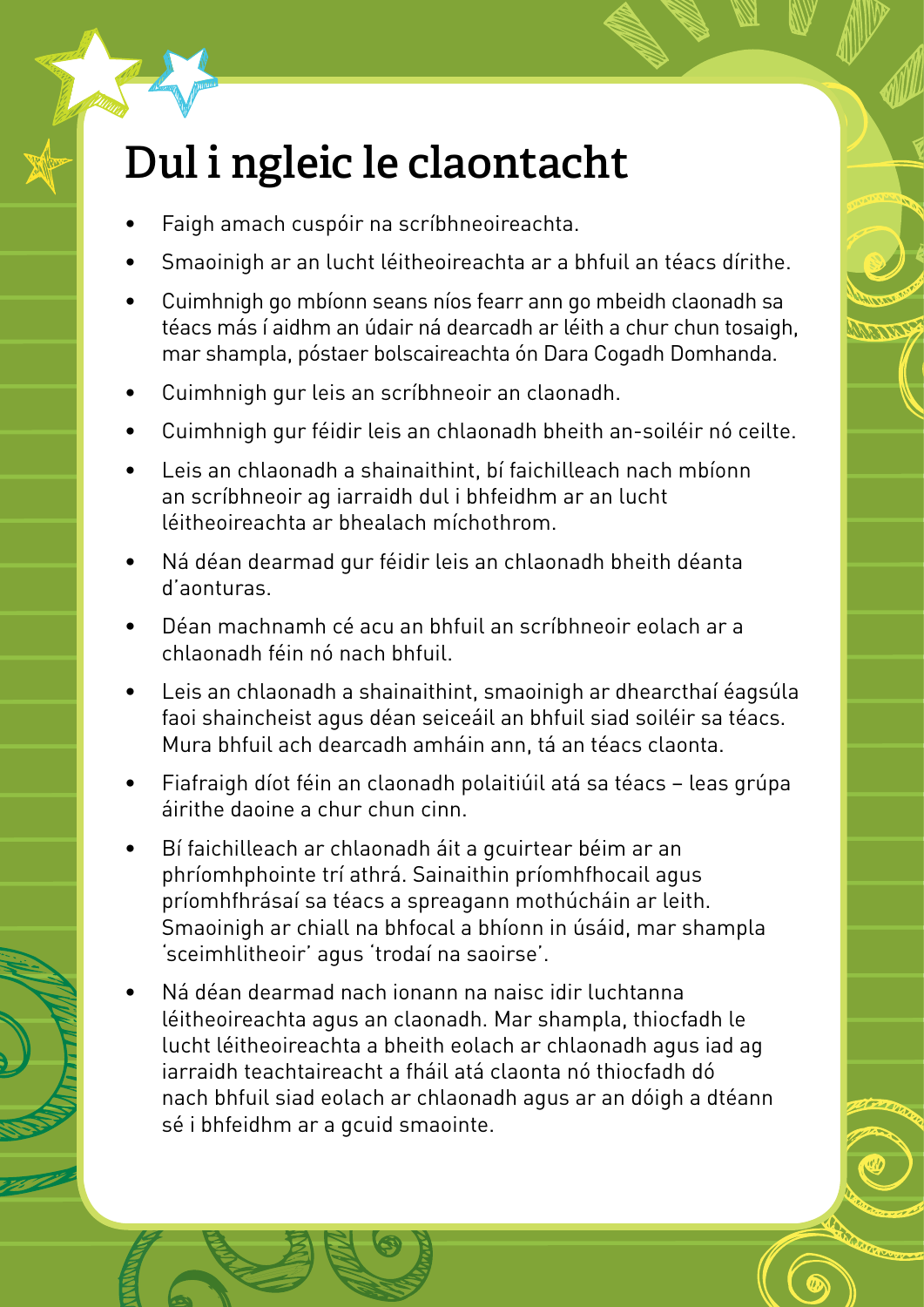### **Cur chuige maidir le focal deacair**

- Fuaimnigh na foghair nó na fuaimeanna éagsúla atá mar chuid den fhocal.
- Cuir ceist ort féin, an bhfuil an tús nó an deireadh céanna aige is atá ag focal ar bith atá ar eolas agat.
- Smaoinigh ar cé acu focal a mbeadh ciall leis ag an phointe seo den abairt.
- Smaoinigh ar an chineál focail a bheadh fóirsteanach ag an phointe seo den abairt, mar shampla ainmfhocal, aidiacht nó briathar.
- Léigh na focail eile i ndiaidh an fhocail chun leid ar bith san abairt a aimsiú maidir le brí an fhocail nach bhfuil ar eolas agat.
- Léigh an abairt arís ón tús ar mhaithe le leid ar bith a aimsiú, leid nach bhfaca tú ag an tús.
- Féach ar íomhánna nó pictiúr ar bith sa téacs a thabharfadh leid duit.
- Stad nó glac sos ag lánstadanna agus ag camóga ar mhaithe le ciall a bhaint as an téacs.
- Coimhéad na focail topaice.
- Léigh amach go laethúil focal topaice ar bith atá ar taispeáint i do sheomra ranga.